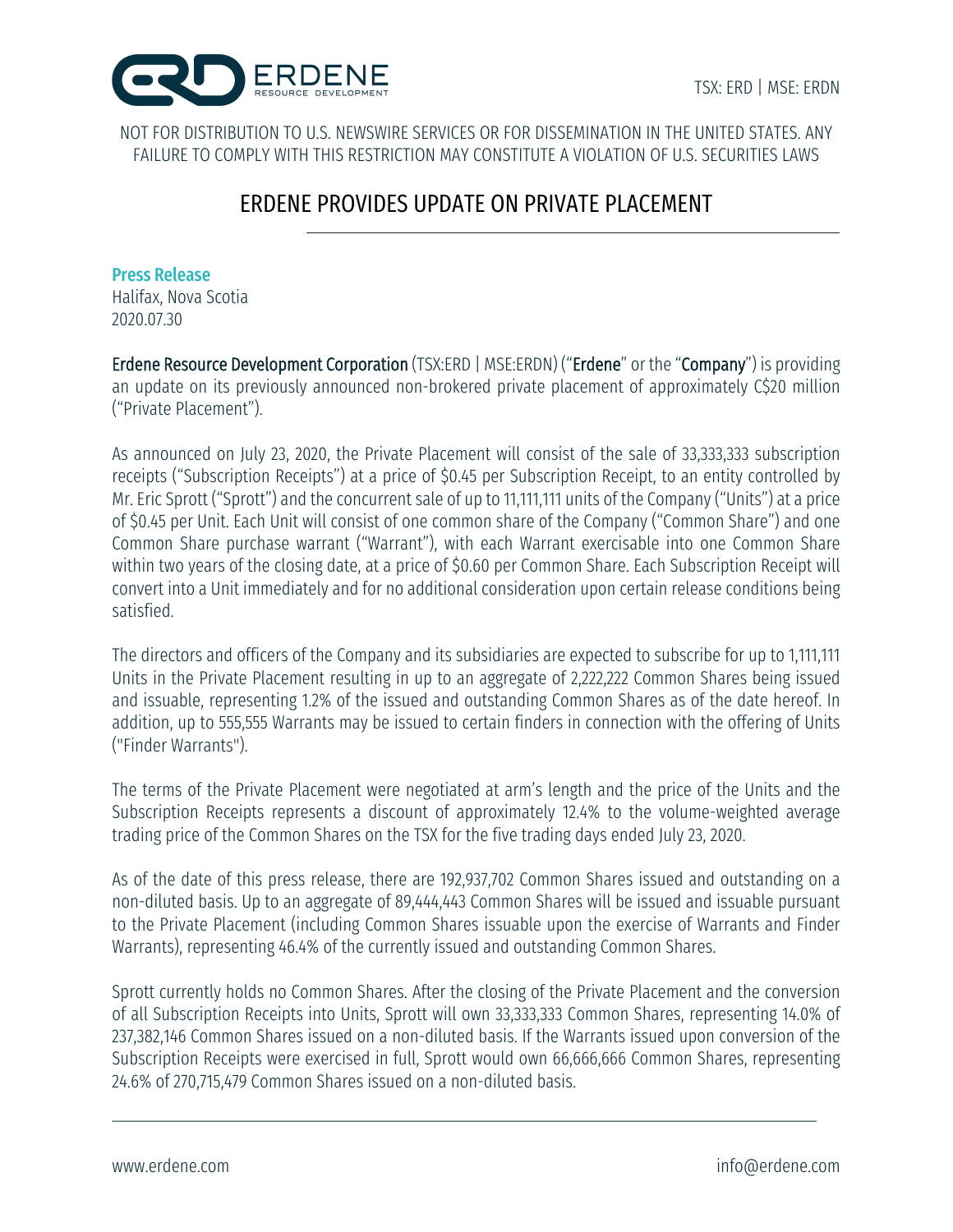

Sections 604(a) and 607(g)(i) of the TSX Company Manual provide that shareholder approval must be obtained for transactions involving the issuance or potential issuance of any securities that will materially affect control of the Company, and for private placements for an aggregate number of Common Shares issuable greater than 25% of the number of Common Shares outstanding, on a non-diluted basis, prior to the date of closing of the transaction if the price per security is less than the market price. Erdene is seeking the required shareholder approval by way of written consent of holders of more than 50% of the Common Shares in reliance on the exemption in Section 604(d) of the TSX Company Manual.

This news release does not constitute an offer to sell or a solicitation of an offer to purchase any securities in the United States. The securities being offered in the Private Placement have not been and will not be registered under the U.S. Securities Act, or any state securities laws and may not be offered or sold within the United States or to U.S. persons unless registered under the U.S. Securities Act and applicable state securities laws or an exemption from such registration is available.

### About Erdene

Erdene Resource Development Corp. is a Canada-based resource company focused on the acquisition, exploration, and development of precious and base metals projects in underexplored and highly prospective Mongolia. The Company is advancing the high-grade, low-cost and low capital intensity Bayan Khundii Gold Project targeting first gold production in early 2022. The Project is located in Southwest Mongolia where the Company has interests in three mining licenses and three exploration licenses in the highly prospective Khundii Gold District. Erdene Resource Development Corp. is listed on the Toronto and the Mongolian stock exchanges. Further information is available at www.erdene.com. Important information may be disseminated exclusively via the website; investors should consult the site to access this information.

## Forward-Looking Statements

Certain information regarding Erdene contained herein may constitute forward-looking statements within the meaning of applicable securities laws. Forward-looking statements may include estimates, plans, expectations, opinions, forecasts, projections, guidance or other statements that are not statements of fact. Although Erdene believes that the expectations reflected in such forward-looking statements are reasonable, it can give no assurance that such expectations will prove to have been correct. Erdene cautions that actual performance will be affected by a number of factors, most of which are beyond its control, and that future events and results may vary substantially from what Erdene currently foresees. Factors that could cause actual results to differ materially from those in forward-looking statements include the ability to obtain required third party approvals (including the Approvals), the completion of the Private Placement, market prices, exploitation and exploration results, continued availability of capital and financing and general economic, market or business conditions. The forward-looking statements are expressly qualified in their entirety by this cautionary statement. The information contained herein is stated as of the current date and is subject to change after that date. The Company does not assume the obligation to revise or update these forward-looking statements, except as may be required under applicable securities laws.